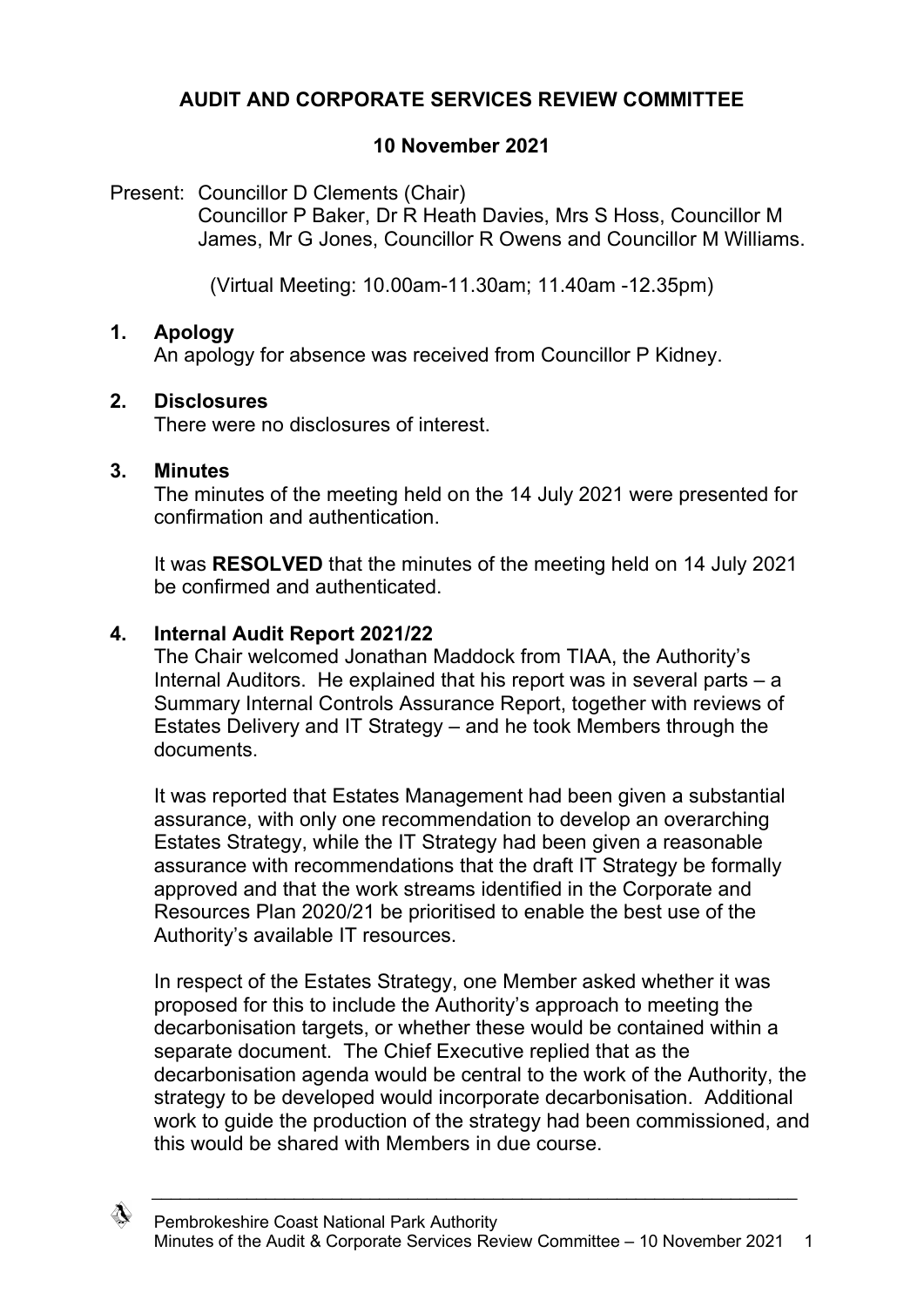A number of Members expressed concern regarding the suggestion that there was insufficient resources within the IT Team to support the workstreams identified in the Corporate and Resources Plan. Officers replied that an additional member of staff had recently been recruited in order to assist with the migration to Microsoft 365 as this was a key project for the Authority at the present time. Once the current task of identifying the Authority's priorities was complete, IT resources could be allocated accordingly and any deficiencies considered by the Leadership Team; however the Chief Executive advised that some projects might have to be delayed until appropriate resources could be assigned.

Turning to the Summary Internal Controls Assurance (SICA) report, Mr Maddock explained that this provided the Committee with an update on the emerging governance, risk and internal control related issues and the progress of the Internal Auditor's work against the Annual Audit Plan. It was noted that the review of Risk Management would be considered at the next meeting of the Committee as it would be presented in draft to the Risk Management Workshop planned for  $17<sup>th</sup>$  November 2021. The report also identified that there were currently no priority 1 recommendations to be addressed.

One Member asked about the briefing notes produced by TIAA on developments in governance, risk and control, as listed in Appendix C of the report and asked why some of these were highlighted as red. Mr Maddock replied that red indicators signified that the Authority should take action on these matters, and noted that some Authorities provided an update to Members to give assurance that the work had been undertaken and the risk minimised. Officers advised that where action was required, this had been undertaken, however it was requested that an update, indicating what action had been carried out, be provided for Members in future reports.

Members thanked Mr Maddock for his report.

# **NOTED.**

**5. Budget Performance Report for 6 months to September 2021**

The report of the Finance Manager set out the detailed net revenue budget for the six months to September 2021 which showed the actual and committed expenditure was £2,193k, £544k (19.9%) under the profiled budget. The main reasons for the variance of actual expenditure against budget for each service department were set out in the report.

The forecast revenue position for the 2021/22 year end was expected to show an operating surplus of £595k, versus a nil surplus in the original budget. This variance was due mainly to income at centres and in relation to car parks being above that budgeted.

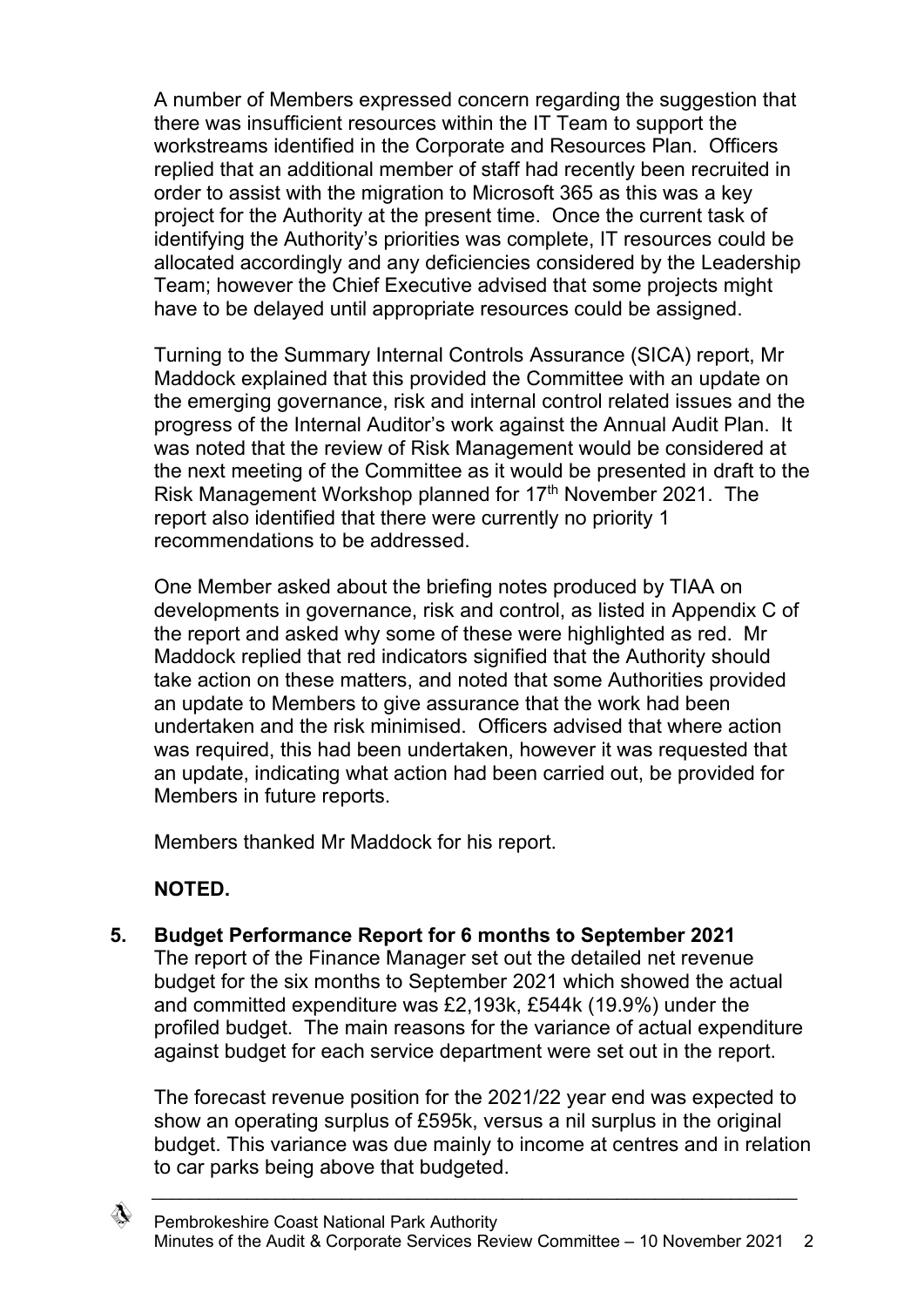The capital programme had increased from the original budget due to an award from the Welsh Government under their Sustainable Landscapes Sustainable Places grant scheme, and projects rolled forward from the previous financial year, with details of the projects funded set out in the report.

Turning to the Authority's Reserves, it was reported that the general Reserve was expected to remain at £1,008k at the end of the current financial year with the forecasted surplus for the year being used to create additional earmarked reserves. Capital Receipts Reserves were expected remain at £370k.

Thanking the Finance Manager for a clear and positive report, one Member asked about the lessons for next year's budget, questioning whether some projects should be included within core funding where it was felt that they were of continued importance to the work of the Authority. The Finance Manager noted that the National Park Grant had, and would continue to diminish, and grant funding could not be guaranteed, however these trends would be highlighted in next month's budget workshop. The Chief Executive added that he was looking at whether certain projects should be integrated into the roles of permanent staff as part of the current work on the Authority's priorities.

Noting the current year's underspend in Development Management caused by an increase in fee income, other Members suggested that additional enforcement staff should be employed, as accordance with planning conditions was a key area on which the Authority was judged. The Chief Executive agreed to speak to the Director and Development Management Team Leader on this matter, but cautioned that many sections of the Authority were facing challenges in the current environment and that increases in one department could lead to cuts in another as employing additional staff had longer term implications.

Other questions related to the car park income, and the Finance Manager clarified that the 'Car Park Operations' income reflected receipts from season tickets. There was some discussion regarding the lack of mobile phone signal in some locations which meant that some people were unable to use the 'Pay by Phone' app to pay for their car park ticket, and it was questioned whether other options for paying by card could be considered. Officers replied that the cost of installing landlines to all pay and display machines was prohibitive, however the introduction of 'Pay by Phone' had generally been well received, particularly the cooperation with Pembrokeshire County Council in use of the same system. The Chief Executive agreed to speak to the relevant officer to see if there were any alternative options. It was also hoped that the situation regarding poor

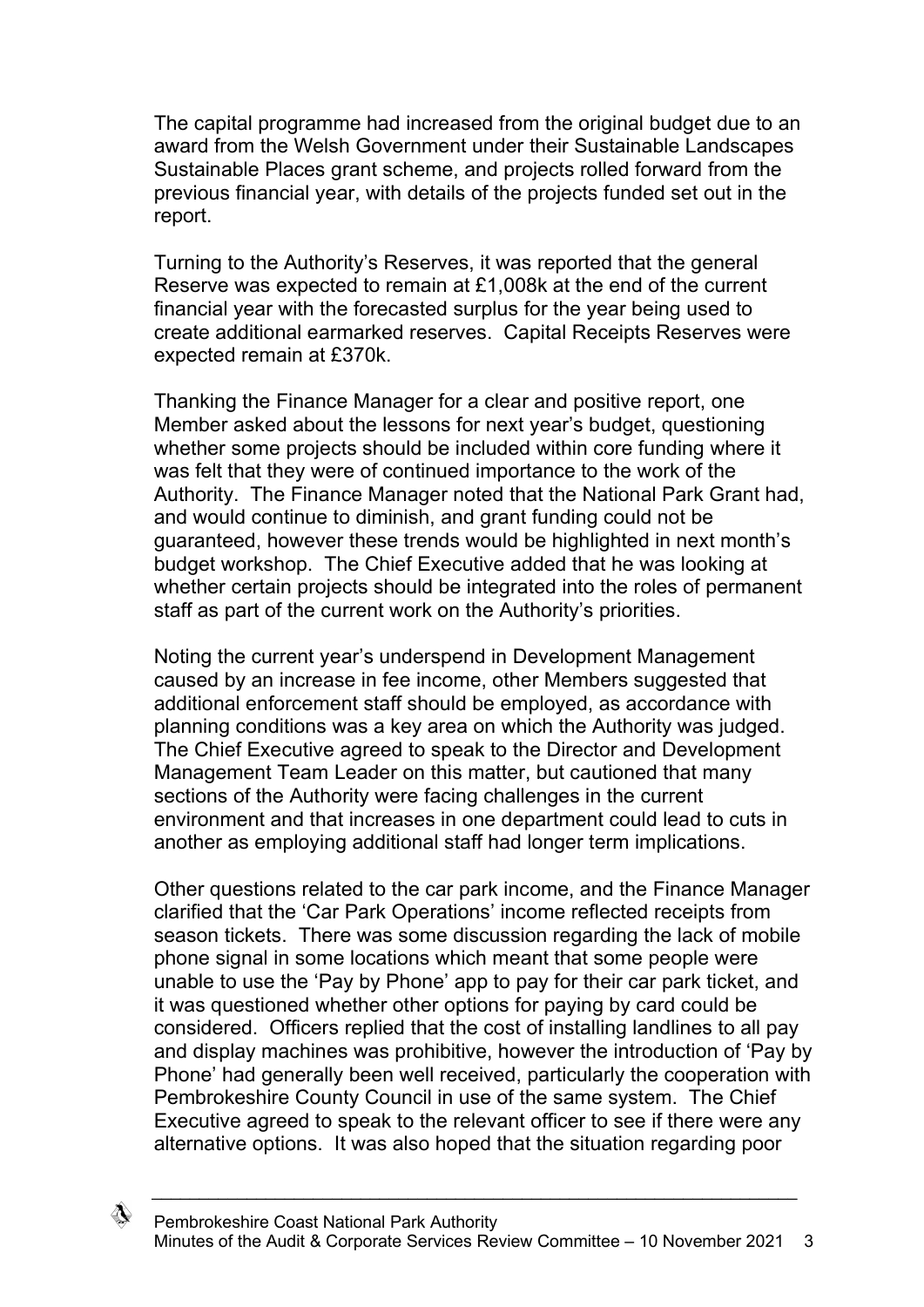signal strength would continue to be addressed by mobile phone operators.

Finally Members asked about the delay in delivery of electric vehicles ordered by the Authority and whether this posed any risk. Officers replied that they were in communication with both the grant funders and the manufacturers and it was expected that delivery would be made before the end of the financial year.

**NOTED.**

# **6. Risk Register**

Members were asked to consider the latest risk register, which had been reviewed by the Leadership Team. The main changes from the previous report were highlighted, and it was noted that a Workshop would be held the following week when the register could be discussed in more detail with all Members.

Members raised a number of questions with regard to the risks, including those related to the significant risk of a reduction in funding (Risk 2), with the word significant being questioned, whether the wording relating to Ash Dieback adequately captured the ongoing nature of the risk (Risk 37), difficulties of mitigating the impact of COVID (Risk 38) and the wording of the new risk added to reflect the current changes being made to the IT system (Risk 42). It was also suggested that a new risk should be considered relating to a failure to achieve Net Zero by 2030. One Member highlighted the importance of Risk 9 with regard to loss of land in coastal areas as a result of the long term impact of climate change, due to the coastal nature of the National Park.

Officers replied that they considered the risk of future reductions in funding to be significant, however they would look at the wording of the other risks highlighted.

# **NOTED.**

[The meeting was adjourned between 11.30 and 11.40am]

**7. Performance Report for the Period ending 30 September 2021**

The report followed the structure of the Corporate and Resources Plan for 2021/22. This followed the approach of the Well-being of Future Generations Act with seven well-being objectives, with an additional section providing general governance information. Activities responding to Covid 19 recovery had been mainstreamed into work streams under each of the well-being Objectives.

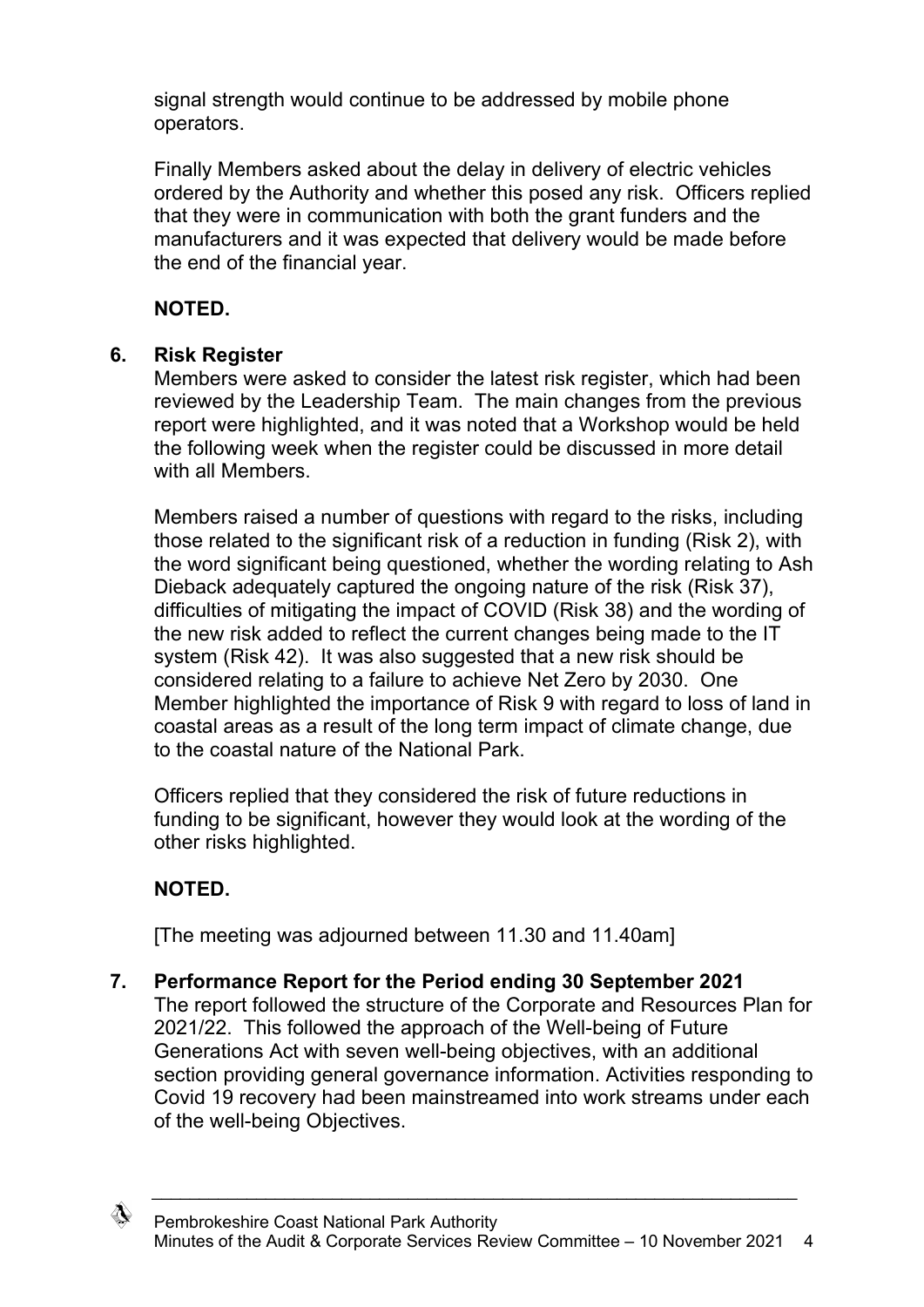The report presented the performance to 30 September 2021 for monthly data and quarter 1 to quarter 2 (April – September) for quarterly statistics. Performance in respect of a number of work areas was highlighted, and the Performance and Compliance Coordinator pointed out a typographical error under the heading of Well-being Projects, where the project related to the First 1000, not 100, Days.

Members thanked the officer for a comprehensive report and were pleased to see that the Authority's work was beginning to return to some sort of normality, following the COVID pandemic.

# **NOTED**

[Councillor P Baker tendered his apologies and left the meeting during consideration of the following report.]

## **8. Human Resources Report**

The report, which was presented by the Chief Executive in the absence of the HR Manager, provided details of various Health and Safety, wellbeing and human resources indicators for the quarter, with comparison for previous quarters where available. It also summarised the work of the department in terms of policy development and other projects.

The Chief Executive answered a number of Members' questions regarding the reporting of near misses, succession planning, sickness absence, and health and safety, and an assurance was also provided that all statutory checks with regard to buildings in respect of the latter point had been carried out, as evidenced in the recent Internal Audit report (minute 4 refers). However a summary table could be provided for the next meeting.

# **NOTED.**

### **9. Presentation on how the Authority has opened its sites safely and introduced measures to implement COVID protocols and requirements**

This presentation, by the Visitor Services Manager North, focussed on the measures and arrangements at Castell Henllys, however she noted that similar processes were in place at both Carew and Oriel y Parc. The presentation highlighted the work that had been undertaken, and the resultant measures put in place through the different stages of the pandemic with risk assessments constantly reviewed and adaptations made to the site in order to manage the risk to both the onsite team and the public. It was noted that the site had now reopened fully, with a limited school's programme operating and other, mainly outdoor, activities and events taking place. A booking system had been introduced at the start of the pandemic and this had proved helpful to the team. Feedback